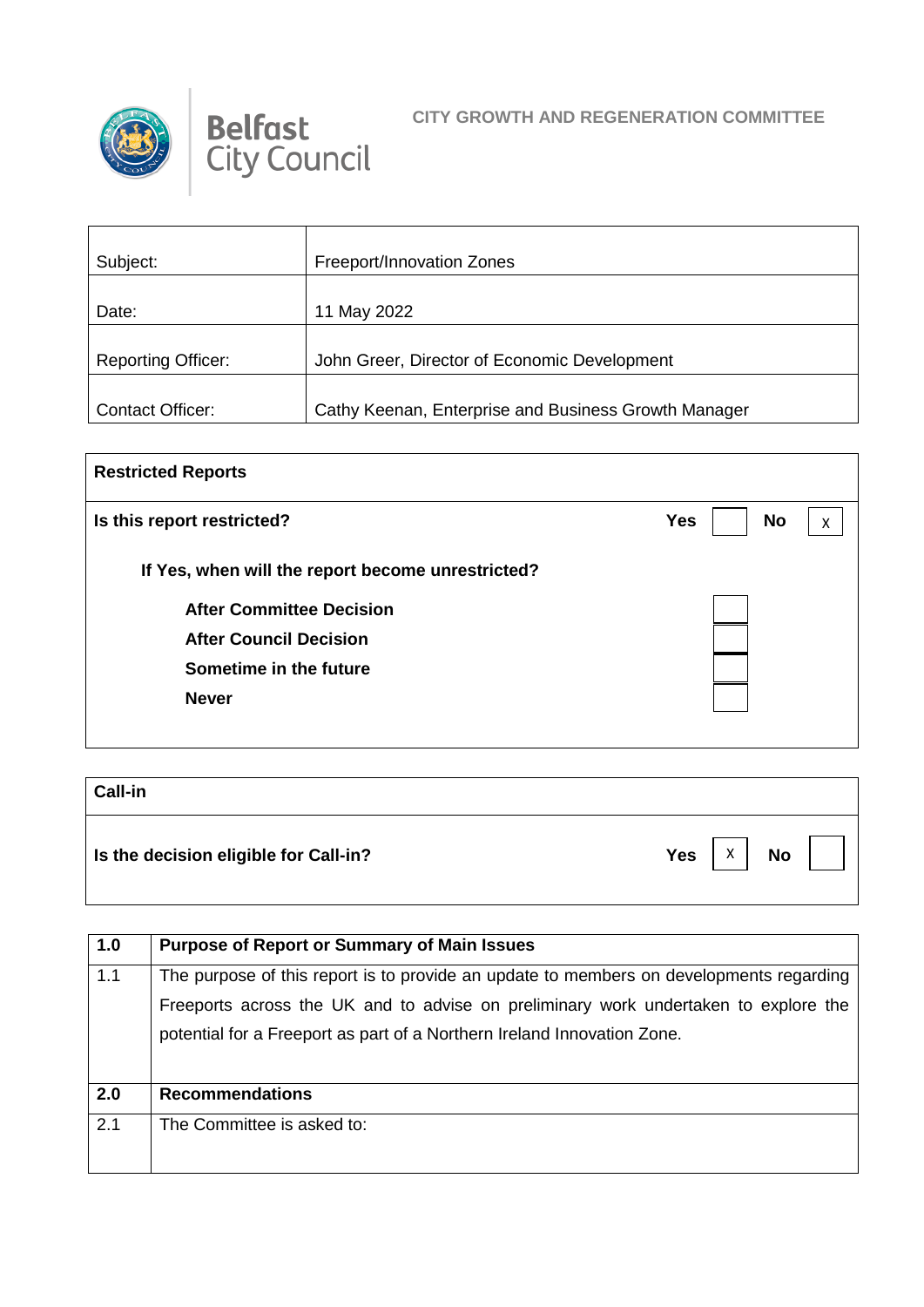|                  | Note the research undertaken to date<br>$\bullet$                                               |
|------------------|-------------------------------------------------------------------------------------------------|
|                  | Agree that officers continue working with partners to explore this opportunity further          |
|                  | as the policy context evolves.                                                                  |
|                  |                                                                                                 |
| 3.0              | <b>Main Report</b>                                                                              |
| $\overline{3.1}$ | A designation of Freeport status creates an economic zone with exemptions from customs          |
|                  | and excise duties and tax concessions to make the area within the port boundary attractive      |
|                  | for new investment. From 1984 until 2012 the UK operated a number of Freeports, and one         |
|                  | remains in the Isle of Man as a Crown dependency. The original incentives focussed              |
|                  | exclusively on customs reliefs but these were phased out as it was considered there had         |
|                  | been little benefit from the limited relief offered.                                            |
|                  |                                                                                                 |
| 3.2              | Based on work undertaken over that earlier period, the UK government has re-imagined the        |
|                  | Freeport model aiming for a more ambitious range of incentives than simply customs reliefs.     |
|                  | They are committed to establishing Freeports in each of the four nations. The number of         |
|                  | awards will be jointly agreed with the relevant devolved region.                                |
|                  |                                                                                                 |
| 3.3              | <b>English Freeport Prospectus</b>                                                              |
|                  | In November 2020, the UK Government produced the English Freeport Prospectus, the first         |
|                  | under this new policy. It defined a broader list of incentives that might be considered as part |
|                  | of any Freeport. These levers included tax benefits, customs provisions, planning freedoms,     |
|                  | funding for infrastructure upgrades and innovation supports as well as local retention of       |
|                  | business rates. This approach had a number of objectives including:                             |
|                  | Establishing national hubs for global trade and investment                                      |
|                  | Regeneration and levelling up                                                                   |
|                  | Creating hotbeds of innovation                                                                  |
|                  | Net Zero has more recently emerged as an objective                                              |
| 3.4              | To date, 8 freeports have been designated, namely East Midlands Airport, Felixstowe and         |
|                  | Harwich, Humber, Liverpool City Region, Plymouth, Solent, Thames and Teesside. Two are          |
|                  | intended for Scotland, and Wales and Northern Ireland are still being developed.                |
|                  |                                                                                                 |
| 3.5              | The current Freeport model aims to support a place with a clear economic geography and          |
|                  | outer boundary. The boundary area must contain at least one port, one customs site, and         |
|                  | one tax site, although multiple sites can be included.                                          |
|                  |                                                                                                 |
|                  |                                                                                                 |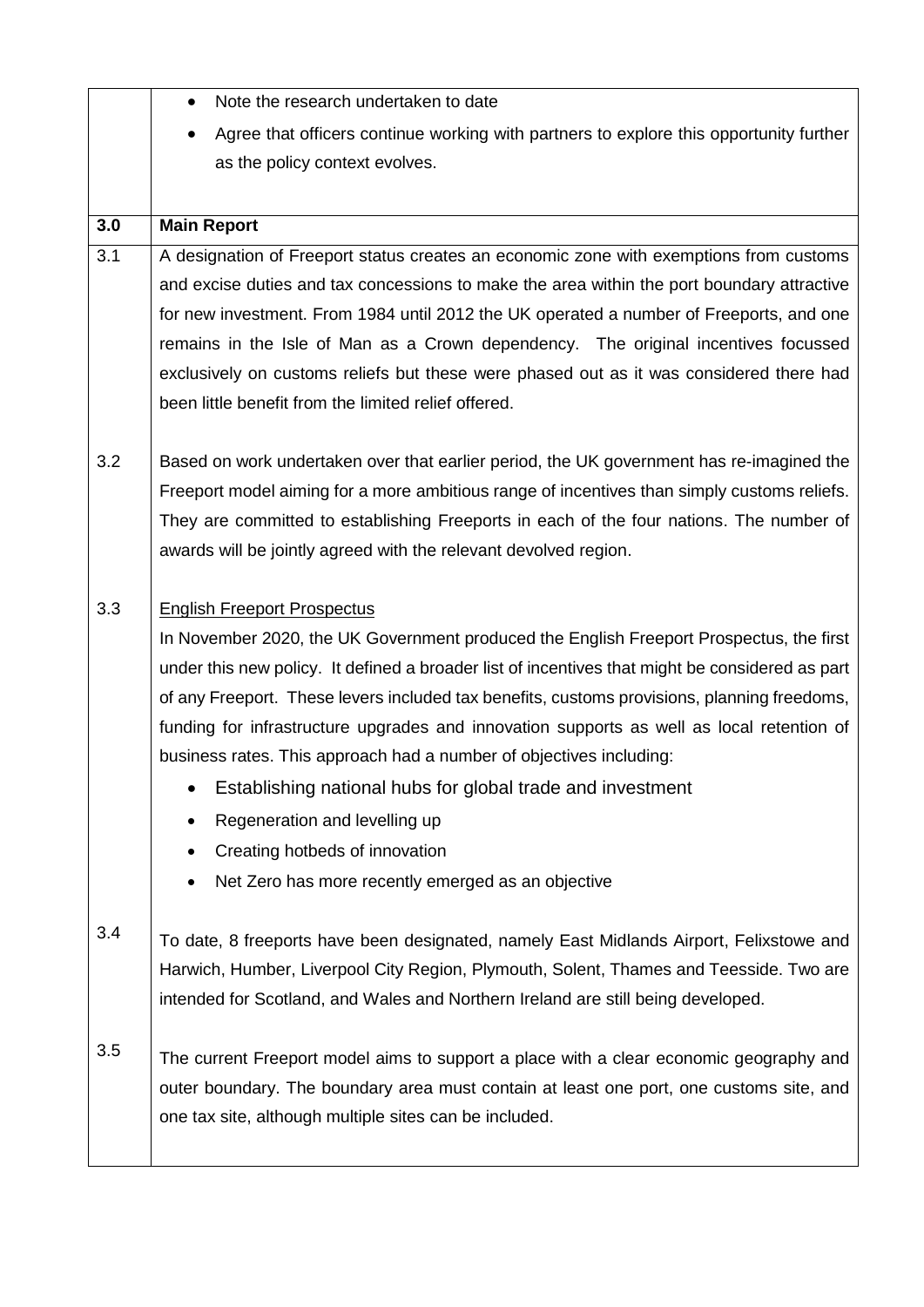- 3.6 Freeport Tax Sites have legislative power to set out the geographic area where Freeport tax measures can apply. In the English case that includes reliefs on Stamp Duty Land Tax, enhanced capital allowances, land transaction taxes as well as National Insurance and business rates. An individual site must be clearly marked out on a map and is subject to size restrictions. Tax sites should be "underdeveloped" so that the tax measures support areas with economic potential, rather than already successful sites. There also an amount of autonomy that Freeport proposals can apply depending on devolved tax powers and policy.
- 3.7 A Freeport Customs Site means businesses operating within the customs site receive tariff benefits and, subject to trade agreements, custom duty exemptions. Businesses will also be able to suspend import VAT on goods entering and avail of simplified import procedures. Operators of customs sites will need to obtain authorisation for their customs sites and meet requirements of HMRC and other agencies.
- 3.8 Tax sites and customs sites can be designated within the Freeport outer boundary within limitations. The port does not have to be a customs site or tax site, for example a tax site could be situated nearby, within the outer boundary. Proposals should aim for one tax site, but depending on an economic case up to 3 single areas may be included. The English prospectus indicated a maximum distance of 45km between any two sites within the boundary unless a special case can be made.
- 3.9 Freeports bids were initially expected to be led and operated by the private sector, but due to the due diligence required to draw down public funding, they have become increasingly public sector led, often with a significant private sector 'anchor'.

## 3.10 Scottish Greenport Prospectus

The Scottish Government renamed their propostion as 'Greenport' in January 2021 to distinguish the focus of the Freeports from the more trade and investment-oriented policy in England. This 'Greenport' proposition was aligned very closely with their pre-existing economic development strategy, centred around fair, inclusive work and Net Zero emissions.

3.11 In July 2021, the Scottish Government named nine areas being considered under the Greenport proposition - Shetland, Orkney, Aberdeen with Peterhead, Montrose, Dundee, Cairnryan, the Firth of Forth and Glasgow city region. In February 2022 the Scottish and UK governments agreed to establish two Freeports in Scotland, now termed 'Green Freeports'.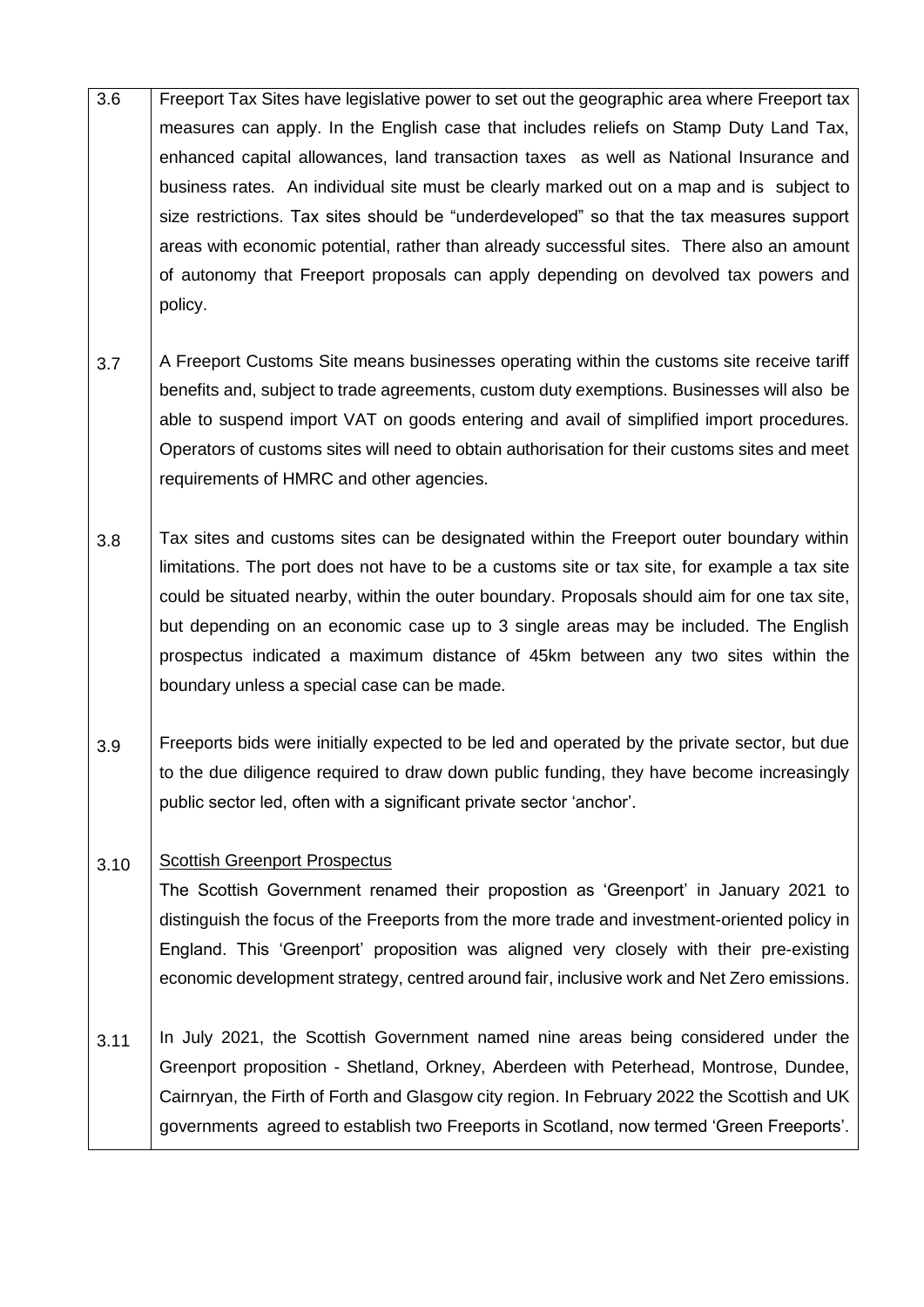The bidding period will close on 20 June 2022. The UK government has committed funding of £52m to the initative and bidders will have to pledge to reach net zero by 2045.

- 3.12 Devolved elements of the offer were created in conjunction with the Scottish Government, with the UK Government sharing the lessons learnt and expertise gained from the English Freeport programme. Many Green Freeport features will operate in the same way as Freeports in England. The prospectus retains an emphasis on supporting the green transition and decarbonisation.
- 3.13 The customs and tax models are designed to incentivise businesses to invest in Green Freeports. This is supplemented with seed funding to develop key infrastructure to help level up communities. The sites will benefit from accelerated planning processes. Potential Green Freeports will have to outline a decarbonisation plan. The largest area a Green Freeport Outer Boundary can cover is a circle of diameter 45km. Consideration will be given to applications for exceptional additional customs and tax sites outside the Outer Boundary where there is a clear economic rationale and there is a relationship to the area within the Boundary.
- 3.14 The UK Government has indicated that they will continue to work with the other devolved administrations to extend the Freeport programme across the rest of the UK.

## 3.15 Emerging Northern Ireland Proposition

In 2021, a group of partners including Belfast City Council, Belfast Harbour, Derry City and Strabane District Council and Foyle Port commissioned a strategic appraisal of a Freeport proposition in the Northern Ireland context, taking account of alignment with key regional and national goals and strategies, including City and Growth Deals. The emerging findings identified the potential for a 'Northern Ireland Innovation Zone' to use the levers of the UK Freeport policy to deliver innovative and sustainable economic growth for the region.

- 3.16 The emerging model takes account of specific circumstances in Northern Ireland that require enhanced investment. For example, this could include areas such as innovation, skills, and sustainable business models ready for future growth.
- 3.17 The appraisal highlighted that any NI bid will have to be constructed in a unique way and that applying for several Innovation Zones may create competing bids. Two Public Trust Ports of Foyle and Belfast serve hinterlands with a natural location spread that includes deprived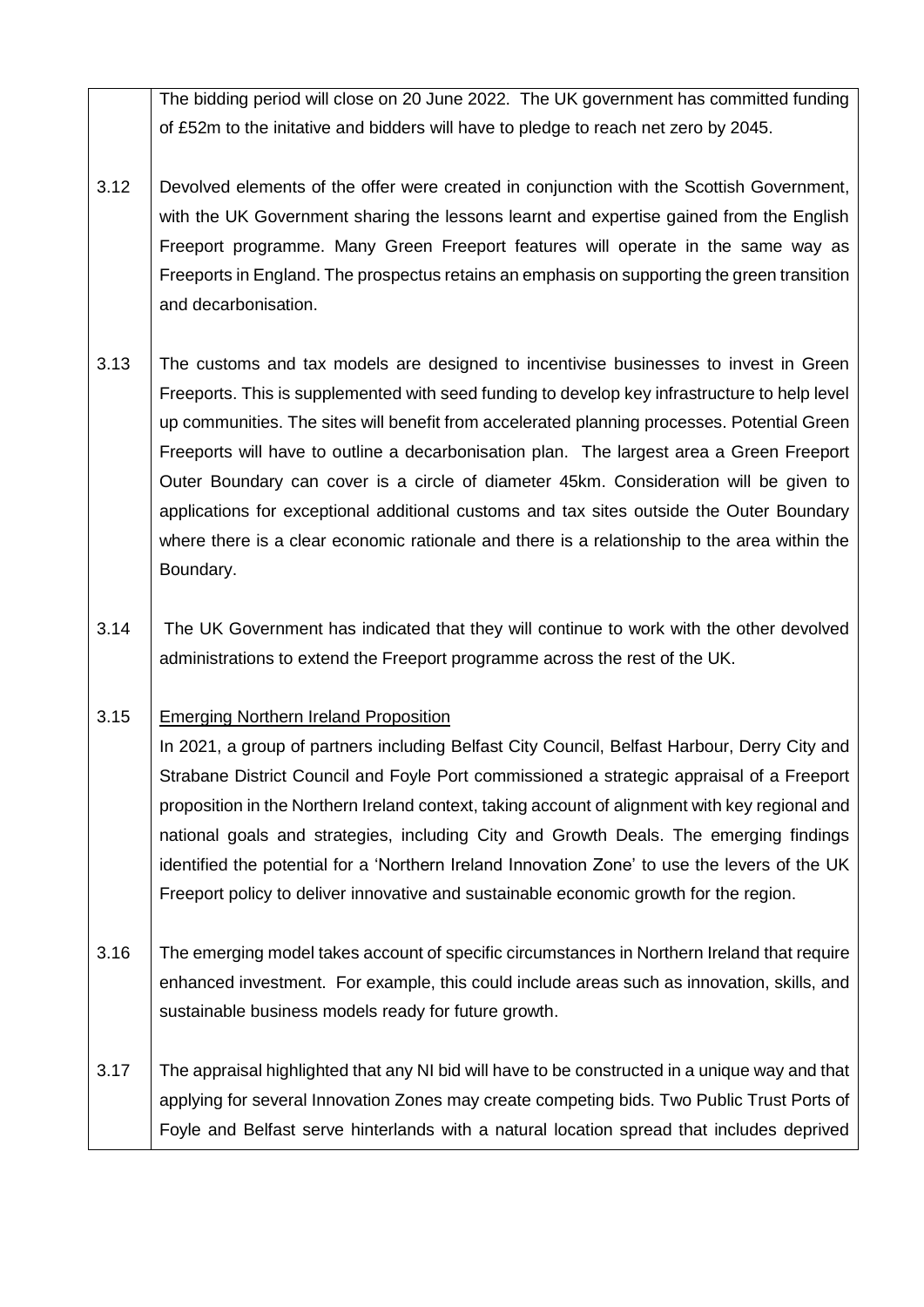|      | neighbourhoods in and around Belfast and Derry/Londonderry according to Northern Ireland                                                                                                                                                                                                                                                                                                                                                                                                                                                                                                                                                                                                                                                   |
|------|--------------------------------------------------------------------------------------------------------------------------------------------------------------------------------------------------------------------------------------------------------------------------------------------------------------------------------------------------------------------------------------------------------------------------------------------------------------------------------------------------------------------------------------------------------------------------------------------------------------------------------------------------------------------------------------------------------------------------------------------|
|      | Multiple Deprivation Measures.                                                                                                                                                                                                                                                                                                                                                                                                                                                                                                                                                                                                                                                                                                             |
|      |                                                                                                                                                                                                                                                                                                                                                                                                                                                                                                                                                                                                                                                                                                                                            |
| 3.18 | The strategic appraisal identified a range of initial objectives for any Northern Ireland<br>Innovation Zone, namely:                                                                                                                                                                                                                                                                                                                                                                                                                                                                                                                                                                                                                      |
|      | Innovation: Fostering scalable companies, supporting City Deal innovation funds,<br>$\bullet$<br>supporting Innovation District initiatives, make use of regulatory sandboxes to build<br>on strength in RegTech<br>Competitiveness and productivity: Improving skills of the working population, driving<br>$\bullet$<br>NI's relative competitive advantage in key sectors, driving up entrepreneurship,<br>Trade and investment: Stimulating new high value sectors by providing wrap-around<br>$\bullet$<br>provisions for new SMEs and FDI private investment in R&D to diversify the<br>innovation base and grow exports.<br>Regeneration: Developing underused sites, supporting City Deals' drive for<br>$\bullet$<br>regeneration |
|      | Net zero: Supporting critical sectors to address global challenges such as net zero<br>$\bullet$<br>carbon adoption, repurposing coal and oil sites to protect for future use, cleantech<br>investments (such as offshore wind), pilot hydrogen fuel generation from wind power.                                                                                                                                                                                                                                                                                                                                                                                                                                                           |
| 3.19 | The research undertaken has identified two potential sites that could form part of the NI<br>Economic Zone – namely Belfast Harbour and Foyle Port. It does recognise the need for a<br>final propostion to consider further input from other locations such as Larne and Warrenpoint<br>Ports and the International Airport.                                                                                                                                                                                                                                                                                                                                                                                                              |
| 3.20 | Alignment with NI Executive and UK strategies and policies<br>The City Deals will play an integral role in supporting some of the NI Innovation Zone (NIIZ)<br>components. Tax incentives under Freeports will increase the attractiveness of the area for<br>the private sector. Drawing in such investment has the potential to encourage new<br>collaborations that benefit centres created through City Deal Investments. The Innovation<br>District intends to build up on the investments granted by the City Deals and create a<br>coherent district with appropriate facilities. The Freeport incentives would be one other lever<br>contributing to making the zone even more attractive.                                         |
| 3.21 | The emerging NIIZ model could support delivery of the priorities in various regional and<br>sectoral economic strategies through its specific tax incentives including, for example,<br>innovation and green transition. There is also the potential to explore how local business                                                                                                                                                                                                                                                                                                                                                                                                                                                         |